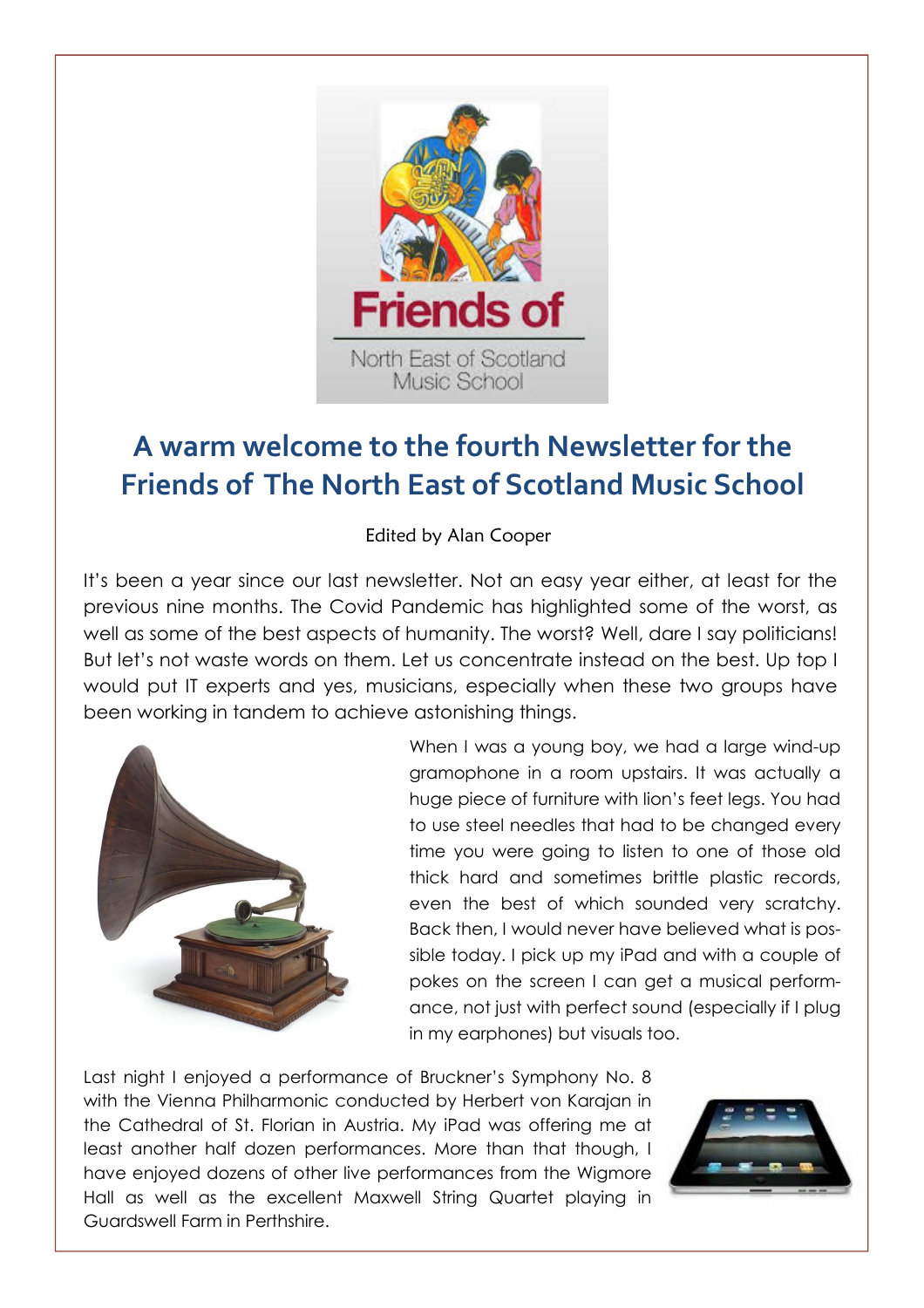Our own **Dr Roger Williams** has hosted six performances online for the Friends of St. Machar's Cathedral. I have also chaired several committee meetings on Zoom and attended several others, and I was in attendance virtually at a couple of family birthday parties, also on Zoom.

**Colin Brockie**, Manager of NESMS tells me that this is how the Music School has been able to keep flourishing and NESMS has certainly done that. Much of that astounding success has been due to the hard work and imaginative brilliance of Colin himself. As Dr Roger Williams said to me, "for months Colin has been going way beyond the call of duty."

Although face to face teaching is not currently possible, especially for singing and wind instruments (flute is the most risky) most of the NESMS tutors have been able to keep on teaching using the NESMS Zoom Room option. Colin says:

"Negotiating online lessons was a steep learning curve for everyone at the beginning and one which has continued ultimately to provide the best continuity of musical tuition in these challenging times".



The Summer Singing School was to have taken place with Linda Ormiston and returning vocal tutors Graeme Lauren and Gillian Jack, but has had to be postponed for the foreseeable future. However, students were able to sign up for one-on-one online lessons with Gillian or Graeme around the end of July.

NESMS flute tutor Catherine O'Rourke has offered students the opportunity at the start of the new term to learn how to compile and write programme notes for use in recitals, diplomas and exams. These bespoke one-to-one tutorials are currently being held online and are free for students to sign up to. I think this is a great idea.

A new jazz project, the NESMS Jazz Ensemble had been due to start with Neil Birse as leader but has had to be delayed. However this is an exciting new possibility to look forward to in 2021.

#### SCHOLARSHIP AUDITIONS

This year's NESMS Scholarship Auditions could not take place in the usual way in the Autumn but they still did go forward entirely online by video submission.

The judging panel were very impressed with, to quote Dr Williams, "the exceptionally high standard of the musical and video quality achieved under this year's extraordinary circumstances".

Here are the names of the students who received full scholarships. Many congratulations to:

Chenghong Zhu, Piano **TOM AND CATH JOHNSTON AWARD** Eve Begg, Voice **ELLIE PIRIE BACH CHOIR AWARD** Ruaraidh Williams, Cello **Williams** JOAN DICKSON AWARD Louis Kowal, Organ **DOROTHY HATELY AWARD**